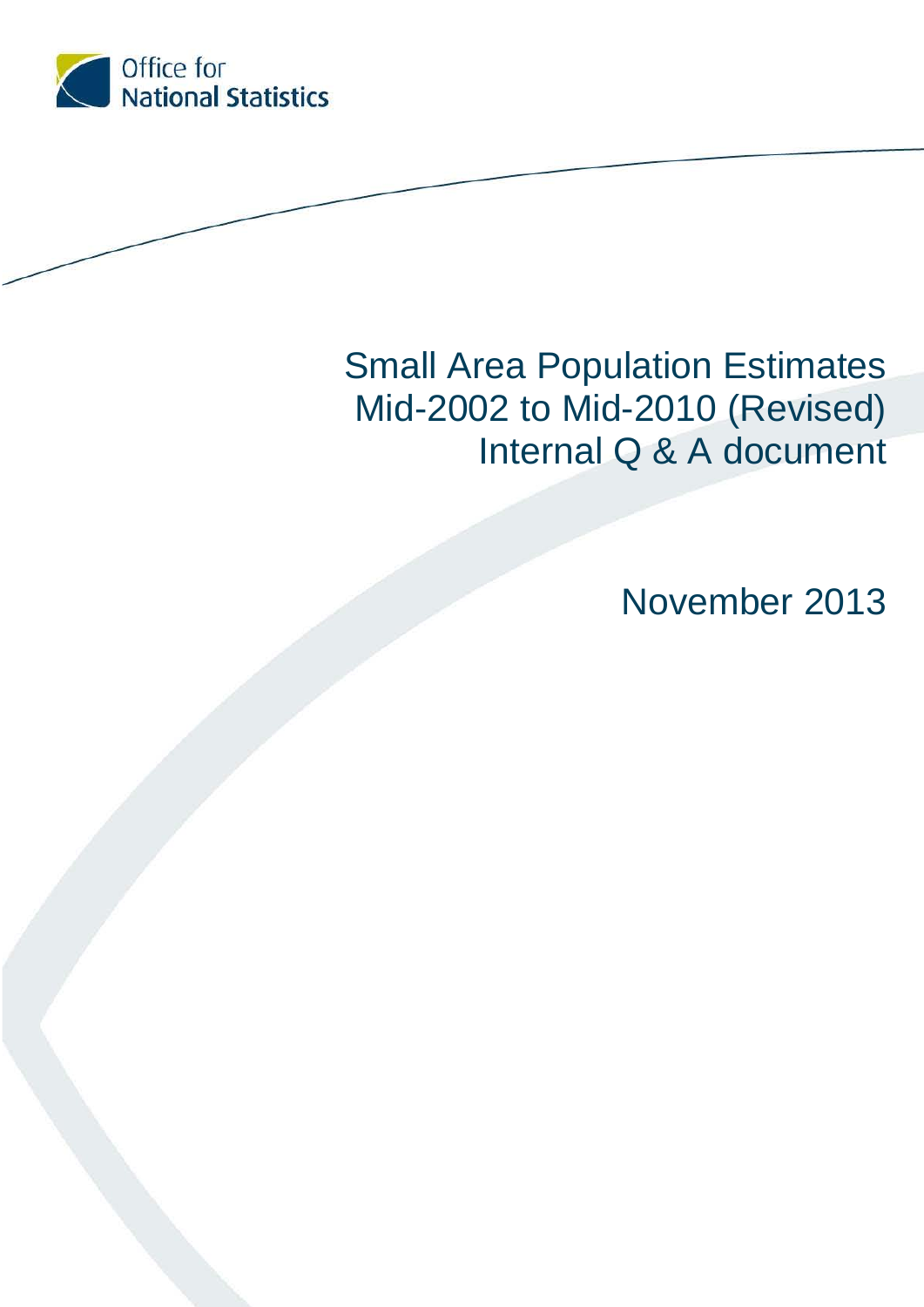## **Contents Page number**

| 1. | What has been released and where can I find it?                             | 3   |
|----|-----------------------------------------------------------------------------|-----|
| 2. | Why and how have these estimates been revised?                              | 5   |
| 3. | Summary of the revised mid-2002 to mid-2010 small area population estimates | - 5 |
| 4. | Quality of the revised small area population estimates                      | 6   |
| 5. | <b>Relevant links</b>                                                       |     |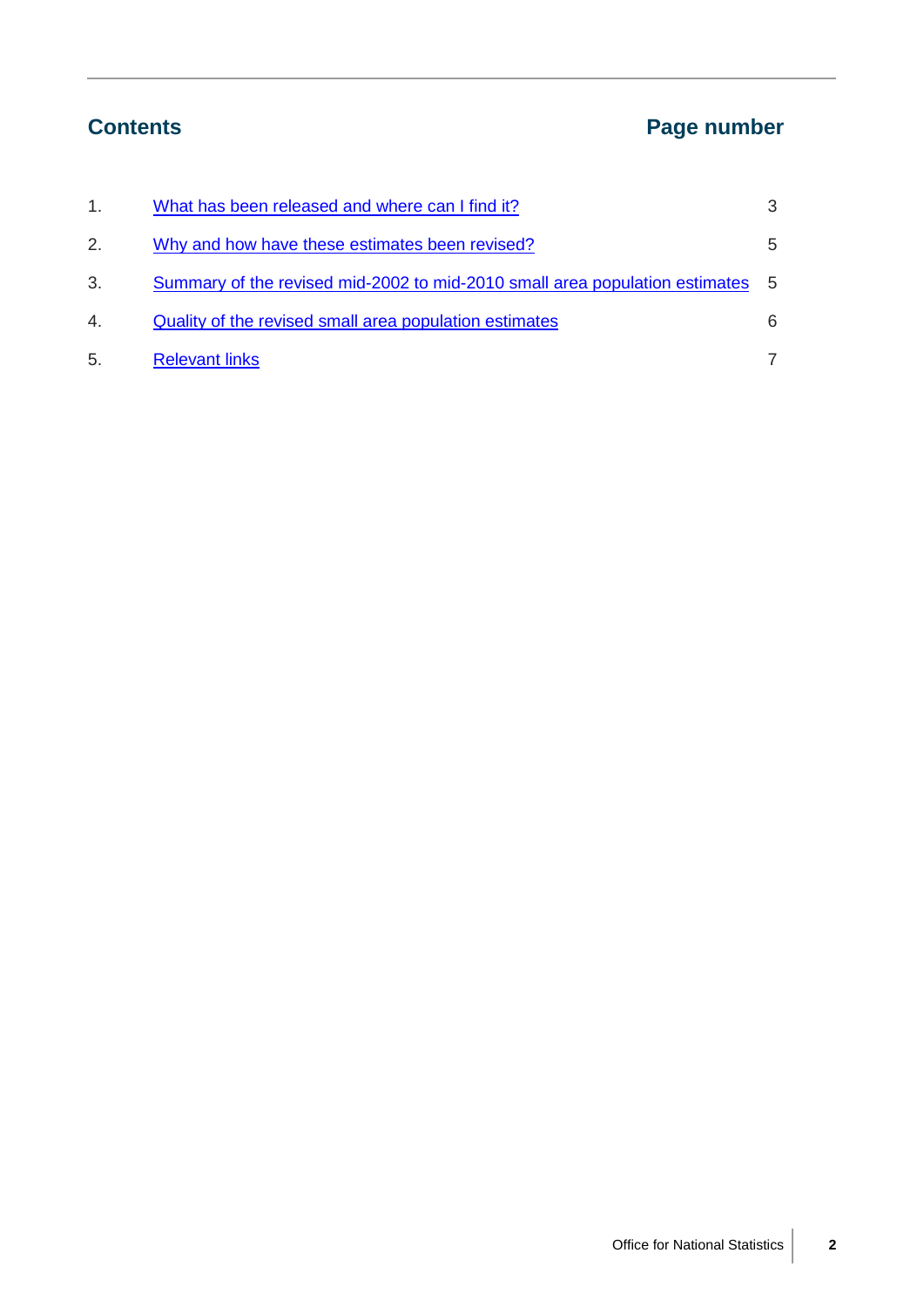#### <span id="page-2-0"></span>**1. What has been released and where can I find it?**

#### **1.1. Which are the latest available population estimates?**

The revised small area population estimates released on 26 November are for 10 years: from the year ending June 30 2002 to the year ending June 30 2010. These estimates have been revised following the 2011 Census. Estimates are also available for mid-2011 and mid-2012.

#### **1.2. Which population estimates are available?**

- **Super Output Area Population Estimates, Mid-2002 to Mid-2010:** This release includes population estimates for lower layer and middle layer Super Output Areas (SOAs) in England and Wales by age and sex, revised in line with the results of the 2011 Census.
- **Health Geography Population Estimates, Mid-2002 to Mid-2010:** This release includes population estimates for the 211 clinical commissioning groups (CCGs) and the former 151 primary care organisations (PCOs) in England, by age and sex, revised in line with the results of the 2011 Census. CCGs replaced the former PCOs in England from 1 April 2013.
- **Electoral Ward Population Estimates, Mid-2002 to Mid-2010:** This product includes population estimates **based on 2012 electoral wards** in England and Wales by age and sex, revised in line with the 2011 Census results.
- **Westminster Parliamentary Constituency Estimates, Mid-2002 to Mid-2010:** This product includes population estimates **based on 2010 parliamentary constituency boundaries** in England and Wales by age and sex, revised in line with the 2011 Census results.
- **Mid-2011 and mid-2012 population estimates** for SOAs, CCGs, PCOs, wards and parliamentary constituencies are also available on the ONS website.

#### **1.3. Are there equivalent estimates for Scotland and Northern Ireland?**

Population estimates are produced for similar small areas in both Scotland and Northern Ireland, however they are not produced using the same methodology as Super Output Areas (SOAs) in England and Wales.

• **National Records of Scotland:** produce population estimates for Scottish data zones, parliamentary constituencies which are slightly smaller areas than lower layer SOAs designed to contain approximately 500 to 1,000 household residents. Mid-2011 and mid-2012 small area estimates (based on the 2011 Census results) are planned for publication by the end of 2013. Estimates are also produced for health geographies and parliamentary constituencies.

Further information can be found on their website:

http://www.gro-scotland.gov.uk/statistics/theme/population/estimates/special-area/sape/index.html

• **Northern Ireland Statistics & Research Agency:** produce population estimates for Super Output Areas in Northern Ireland. These are of a similar size to English and Welsh lower layer SOAs with populations of approximately 1,300 to 2,800 with a target size of 2,000. Estimates are also produced for health geographies and parliamentary constituencies.

Further information can be found on their website: <http://www.nisra.gov.uk/demography/default.asp125.htm>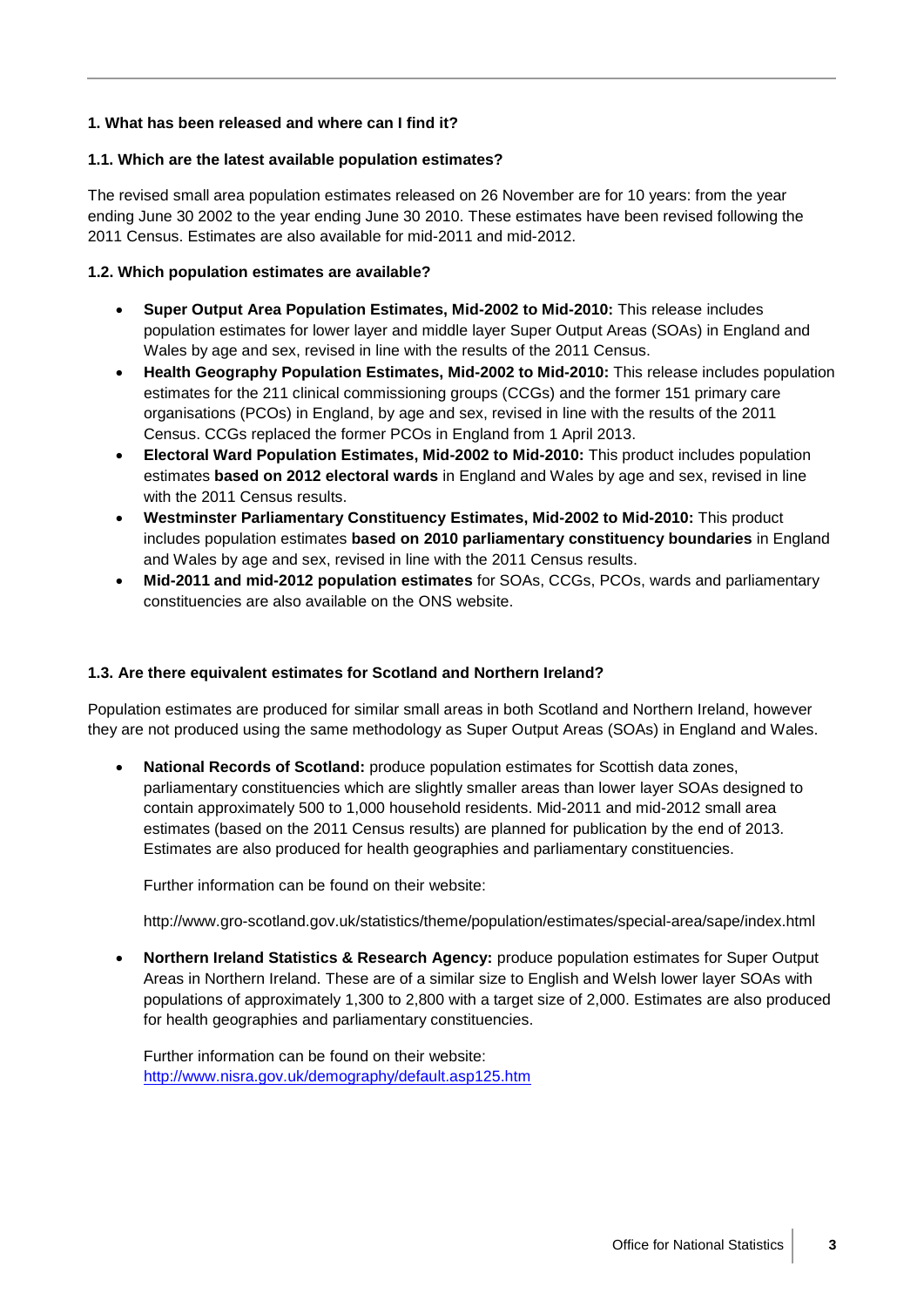#### **1.4. What information has been released to support users and where can I find it?**

Two statistical bulletins are available with this release - [SOAs](http://www.ons.gov.uk/ons/rel/sape/soa-mid-year-pop-est-engl-wales-exp/mid-2002-to-mid-2010-revised/stb---super-output-area-population-estimates--mid-2002-to-mid-2010--revised-.html#tab-How-much-have-the-estimates-changed-) and health geographies, wards and [parliamentary constituencies](http://www.ons.gov.uk/ons/rel/sape/ward-mid-year-pop-est-eng-wales-exp/mid-2002-to-mid-2010-revised/stb---other-small-area-population-estimates--mid-2002-to-mid-2010.html#tab-How-much-have-the-estimates-changed-) – present the key messages on the size and age structure of the population and changes that have happened between mid-2002 and mid-2011 in England and Wales.

Standard reference tables are available for SOAs (England and Wales), health geographies (England), wards and parliamentary constituencies (England and Wales) by single year of age and sex in an unformatted file. In addition detailed single year of age and sex estimates for Output Areas (OAs) have also been made available on the [ad-hoc section](http://www.ons.gov.uk/ons/about-ons/business-transparency/freedom-of-information/what-can-i-request/published-ad-hoc-data/pop/november-2013/index.html) of the ONS website

The more detailed estimates provided in these reference tables are intended to enable and encourage further analysis and use of the estimates. Particular caution should be exercised in using estimates at a greater level of disaggregation - for example, for OAs, or for single year of age groups, as these would not be expected to have the same level of accuracy as the aggregated estimates.

#### **1.5. Are these estimates consistent with revised estimates produced earlier in 2012 and 2013?**

These estimates are consistent with the published revised mid-2002 to mid-2010 national, local authority and region population estimates produced in December 2012 and April 2013 respectively.

#### **1.6. Are specific individuals able to be identified in the detailed estimates?**

Small area estimates are protected against disclosure of individuals' information. The disclosure control processes applied to the estimates include small adjustments made to selected cells. Adjustments are made in such a way that inference of an underlying count is not possible but that the usefulness of the aggregated estimates is not materially affected.

#### **1.7. Does this mean that there is a consistent set of small area population estimates from 2002-2011?**

Yes. These estimates are consistent with the 2011 Census.

#### **1.8. What about 2001 small area estimates?**

We are planning to also provide mid-2001 small area estimates based on the 2011 Census geographies as soon as possible. These estimates will not be revised but simply rebased on to the 2011 Census geographies to provide a consistent series between mid-2001 and mid-2011.

### **1.9. Where can I find out more about population estimates and characteristics of the population in small areas?**

ONS produce statistics on the size, structure and geographic distribution of the population, on the factors driving population change (births, deaths and migration) and on topics such as families and older people.

In addition, detailed results from the [2011 Census](http://www.ons.gov.uk/ons/guide-method/census/2011/index.html) provide information on the characteristics, for example country of birth and marital status for small areas.

#### **1.10. Who else uses these population estimates?**

• These small area estimates are particularly important for central government and local government for the planning and monitoring of services, as well as providing detailed information on the population of small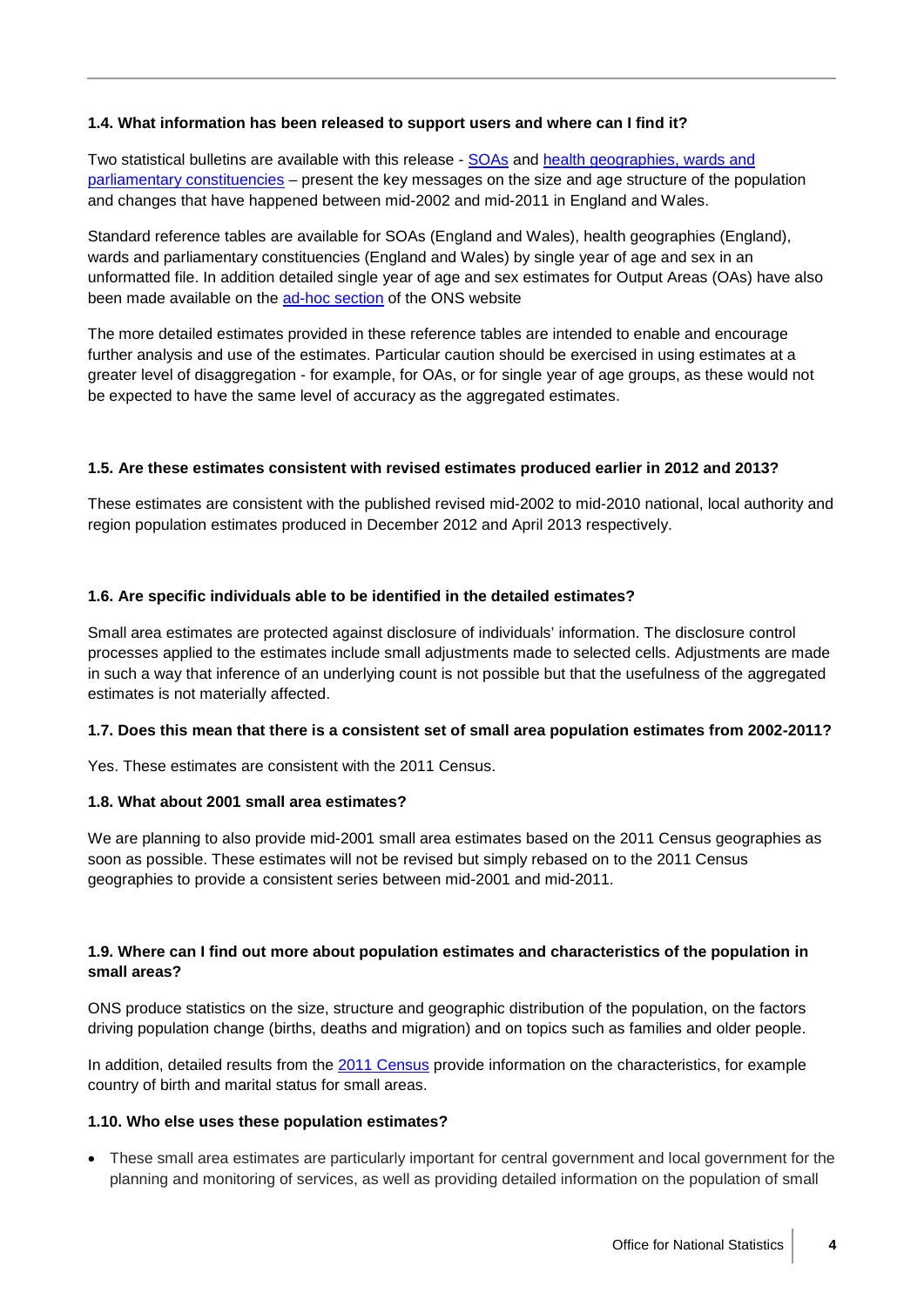local areas for parliamentary organisations, researchers and MPs, academics and commercial organisations.

#### <span id="page-4-0"></span>**2. Why and how have these estimates been revised?**

#### **2.1. Why have these estimates been revised?**

The small area estimates have been revised following the 2011 Census to account for population change over the intercensal period and to provide a consistent time series for future estimates based on the 2011 Census.

The revised small area population estimates series allow an understanding of how populations in England and Wales have changed across the decade in small areas. We have illustrated this in a case study for Birmingham in [SOA](http://www.ons.gov.uk/ons/rel/sape/soa-mid-year-pop-est-engl-wales-exp/mid-2002-to-mid-2010-revised/stb---super-output-area-population-estimates--mid-2002-to-mid-2010--revised-.html#tab-Case-Study--How-much-have-the-estimates-changed-in-Birmingham-local-au) Statistical Bulletin.

#### **2.2. How have the estimates been revised?**

- **SOA population estimates** were revised by identifying the differences between the mid-2011 lower layer Super Output Area (LSOA) census based estimates and the mid-2011 'rolled forward' LSOA estimates. The observed difference in the intercensal period was distributed over time.
- **Revised health geography population estimates** were derived from aggregating the revised LSOA estimates.
- **Revised parliamentary constituency and ward population estimates** were derived from aggregating whole Output Area (OA) estimates (based on the OA boundaries introduced for the publication of the 2011 Census results.

A full explanation of the methods used to revise these estimates is provided in the [methods reports](http://www.ons.gov.uk/ons/guide-method/method-quality/specific/population-and-migration/pop-ests/index.html) that accompany this release.

#### <span id="page-4-1"></span>**3. Summary of the revised mid-2002 to mid-2010 small area population estimates**

#### **3.1. How much have these estimates changed?**

For England and Wales the mid-2011 population estimate, based on the 2011 Census, was 464,200 (0.8%) higher than the 'rolled forward estimate' for mid-2011 (that is the estimate originally based on the 2001 Census but updated year-on-year to account for population change).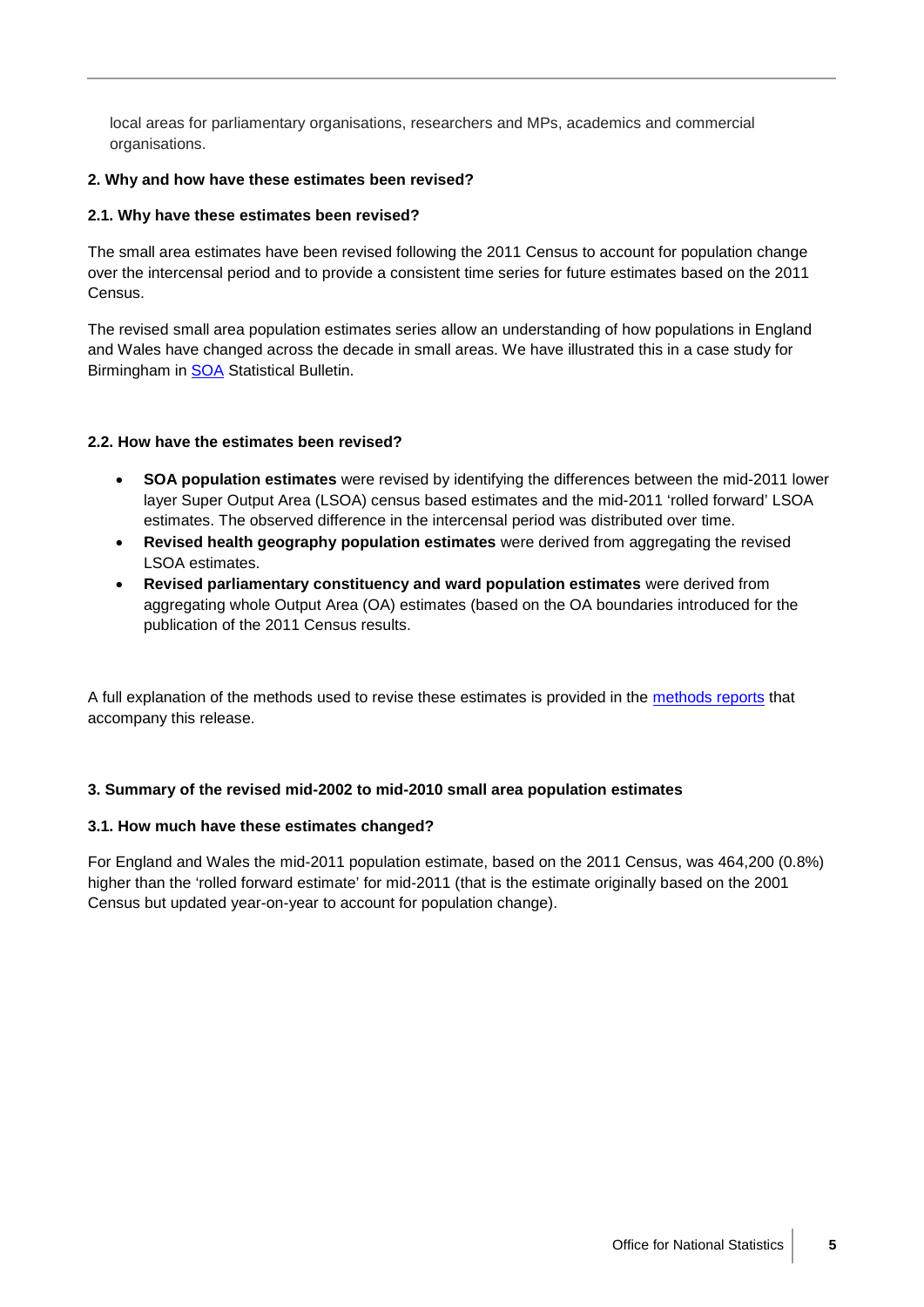#### **3.2. What are the key messages from the revised small area population estimates?**

#### **Super Output Areas**

- The Super Output Area (SOA) estimates for England and Wales for mid-2002 to mid-2010 have been revised following the 2011 Census. The revised series allows an understanding of how populations in England and Wales have changed across the decade in small areas, illustrated in the case study for Birmingham.
- The size of the revision is dependent on the size of the difference between the official (census based) mid-2011 estimate for each lower layer SOA (LSOA) and what the mid-2011 LSOA estimates would have been had the 2011 Census results not been available.
- More than 60% of LSOAs and more than 75% of middle layer SOAs (MSOAs) were revised by less than ±5% across the decade.
- The largest LSOA revisions were mostly in university areas, with the largest revision in Leeds 055H where the population was overestimated by approximately 2,800 people.
- Some of the largest MSOA revisions were in Newham local authority which saw an overall upward revision of 68,000 people across the decade.

#### **Health Geographies**

• NHS Tower Hamlets, NHS North Manchester and NHS Newham had the largest percentage increases in population between mid-2002 and mid-2011 (23.7%, 23.2% and 21.6% respectively).

#### Westminster Parliamentary Constituencies

• The two parliamentary constituencies with the largest percentage population increase were Manchester Central (30.7%) and Poplar and Limehouse (30.2%).

#### Electoral Wards

• Forty four per cent of wards saw population growth of more than 5% between mid-2002 and mid-2011.

Further information on these key messages can be found in the accompanying [statistical bulletin for SOAs](http://www.ons.gov.uk/ons/rel/sape/soa-mid-year-pop-est-engl-wales-exp/mid-2002-to-mid-2010-revised/stb---super-output-area-population-estimates--mid-2002-to-mid-2010--revised-.html) and [health geographies, wards and parliamentary constituencies](http://www.ons.gov.uk/ons/rel/sape/ward-mid-year-pop-est-eng-wales-exp/mid-2002-to-mid-2010-revised/stb---other-small-area-population-estimates--mid-2002-to-mid-2010.html)

#### <span id="page-5-0"></span>**4. Quality of the revised small area population estimates**

#### **4.1. Are the small area population estimates robust?**

Super Output Area population estimates are certified as National Statistics by the UK Statistics Authority. They are produced using well established methods described in the [Quality and Methodology Information](http://www.ons.gov.uk/ons/guide-method/method-quality/quality/quality-information/population/index.html) for small area population estimates and the [methods reports.](http://www.ons.gov.uk/ons/guide-method/method-quality/specific/population-and-migration/pop-ests/index.html)

Health geography, parliamentary constituency and ward population estimates are experimental statistics as they have not yet been assessed against the quality standards required for National Statistics. Feedback over the quality of these estimates is welcome (see contact details below).

#### **4.2. How did you decide what was the best method to revise the estimates?**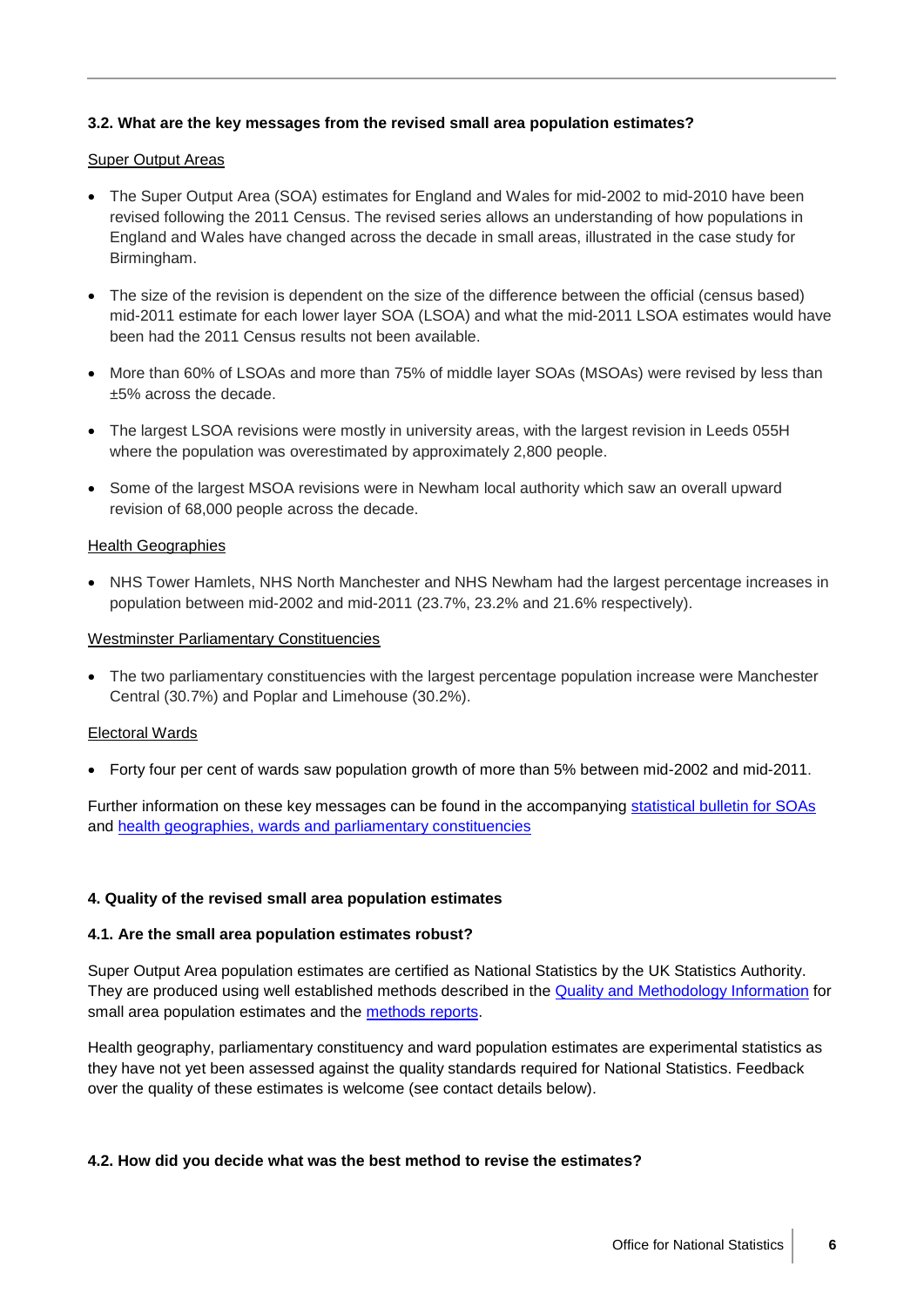Research work undertaken prior to the publication of the revised mid-2002 to mid-2010 SAPE identified three possible methods to produce a backseries of population estimates. Whilst a 'full assessment method' - using census and administrative data along with an individual consideration of each area, where required - would have resulted in more accurate estimates overall, the advantages of increased accuracy were weighed against the impact on timeliness - that is, how soon the estimates could be published. Here there was a trade-off between different aspects of the quality of the estimates.

The 'distribution of the difference' method provided the best balance in the majority of small areas between producing a plausible backseries of population estimates for each individual area and using a relatively straightforward method to allow timely publication. The method was designed to identify the difference between the census based and rolled forward mid-2011 estimates for each OA and LSOA and distribute this difference across the backseries in order to remove any 'jump' in the estimates between mid-2010 and mid-2011.

#### **4.2. What checks have been made to ensure the quality of these revised estimates?**

Extensive analysis is carried out to validate and quality assure the data and estimates at every stage of the process. Checks are carried out to ensure the consistency and completeness of the input data as well as quality assurance checks at each processing stage to ensure that processing has been carried out correctly. The final estimates are analysed to ensure the revised figures are plausible.

#### **4.2. Are there limitations with using the 'distribution of the difference' method?**

Limitations of this method are that it relies on making an assumption on how the difference between the two sets of estimates for mid-2011 has developed over time. This is particularly true for OAs or LSOAs where the 2011 Census estimates were very different from the 'rolled forward' estimates. In such cases this was either due to very small or no populations at some point in the rolled forward mid-2002 to mid-2010 small area estimates but the 2011 Census estimate was much higher.

As the difference is distributed across the OA and LSOA backseries by age-sex cohort an assumption is also made that populations in mid-2011 would have been in an area in 2002 at a younger age (that is a 19 yearold male in mid-2011 would have been in the same area in 2002 but aged 10). This was a particular issue in LSOAs with high student aged populations. Constraining the LSOA estimates to the revised subnational midyear estimates will have corrected for this to a certain degree: however, a minority of LSOAs show very small counts at younger ages as a result of this assumption. Care must be taken in interpreting age distributions for areas affected by this issue.

#### <span id="page-6-0"></span>**5. Relevant links**

#### **5.1. Material released on 26 November 2013**

[Super Output Area Statistical Bulletin](http://www.ons.gov.uk/ons/rel/sape/soa-mid-year-pop-est-engl-wales-exp/mid-2002-to-mid-2010-revised/stb---super-output-area-population-estimates--mid-2002-to-mid-2010--revised-.html) and [Data Tables](http://www.ons.gov.uk/ons/publications/re-reference-tables.html?edition=tcm%3A77-285154)

[Health Geography, Parliamentary Constituency, and Ward Statistical Bulletin](http://www.ons.gov.uk/ons/rel/sape/ward-mid-year-pop-est-eng-wales-exp/mid-2002-to-mid-2010-revised/stb---other-small-area-population-estimates--mid-2002-to-mid-2010.html)

[Health Geography Data Tables](http://www.ons.gov.uk/ons/publications/re-reference-tables.html?edition=tcm%3A77-325749) for Clinical Commissioning Groups and Primary Care Trusts

[Parliamentary Constituency Data Tables](http://www.ons.gov.uk/ons/publications/re-reference-tables.html?edition=tcm%3A77-328851)